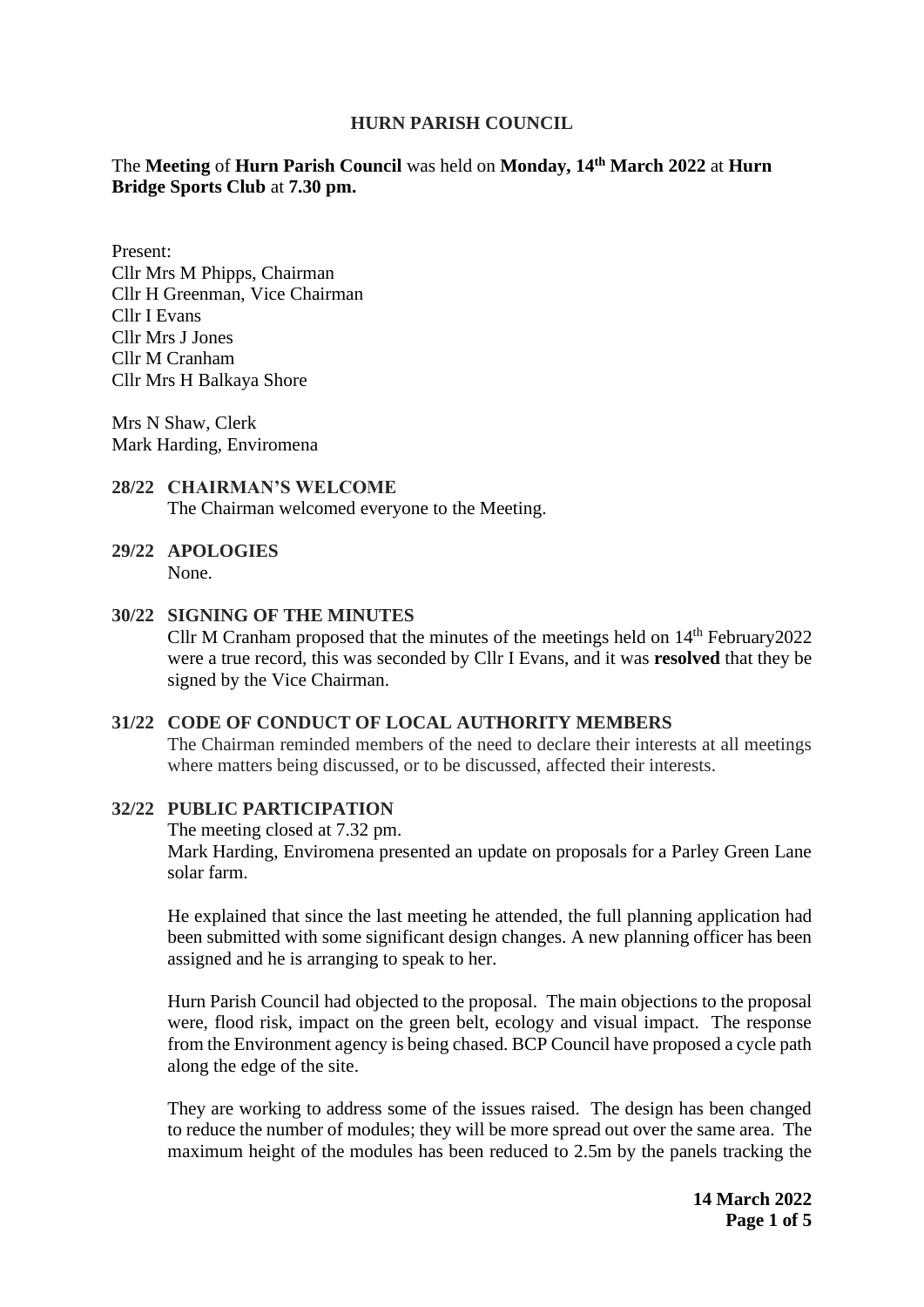sun, which makes them more efficient. They can also be stowed at a height of 1.6m when flooding is predicted.

They are in discussions with a flood risk consultant to ensure he most suitable fencing is used due to the risk of fencing catching debris.

7.42 Cllr Mrs J Jones arrived.

Cllr Mrs M Phipps commented that any obstructions in the flood plain have a cumulative effect. How would you benchmark the current biodiversity and how you will achieve a net gain? Mr Harding responded that measures such as bird boxes will be installed, and areas set aside. Nesting birds and lapwings have been flagged. Additional surveys will be carried out. These will be included in the resubmission document and the measures that will result in net gain. Cllr. Mrs. Phipps commented that next boxes were not natural and no substitute for the real environment.

Cllr Mrs J Jones asked if the aim of the fencing was to keep deer out and what damage did, they do? Mr Harding said it would keep deer out as they could damage the equipment. The site would be set up so sheep could graze. Cllr. Mrs. Phipps commented that it had been said that this would happen on other sites, but mainly no sheep were grazed.

Cllrs asked how many jobs would be created? Most would be during the construction phase with some ongoing maintenance staff.

Cllrs were very concerned about the visual impact particularly from the Stour Valley Way on the other side of the river. Mr Harding responded that some areas would be landscaped and trees would be planted to provide screening in other areas. Some areas would still be visible. Cllrs recommended that Mr Harding contact Throop and Holdenhurst Parish Council as the would be most affected by the visual impact. He agreed to do so.

Cllr I Evans suggested the structures such as the transformers be painted an appropriate colour to blend into the landscape as much as possible.

Cllrs asked about noise, as the solar farm near Chapel Lane has resulted in an ongoing buzzing. Mr Harding said there had been no problems with noise at their other site and he did not expect any with this site.

Cllr Mrs M Phipps asked if the energy produced could be stored. Mr Harding explained that there will not be any on site, but his company were working on storage projects which will become more common as the technology improves over the next 10-15 years.

Mr Harding said the next phase was to submit the additional information to the planners. He expected there to be another consultation, when the Parish Council could comment again.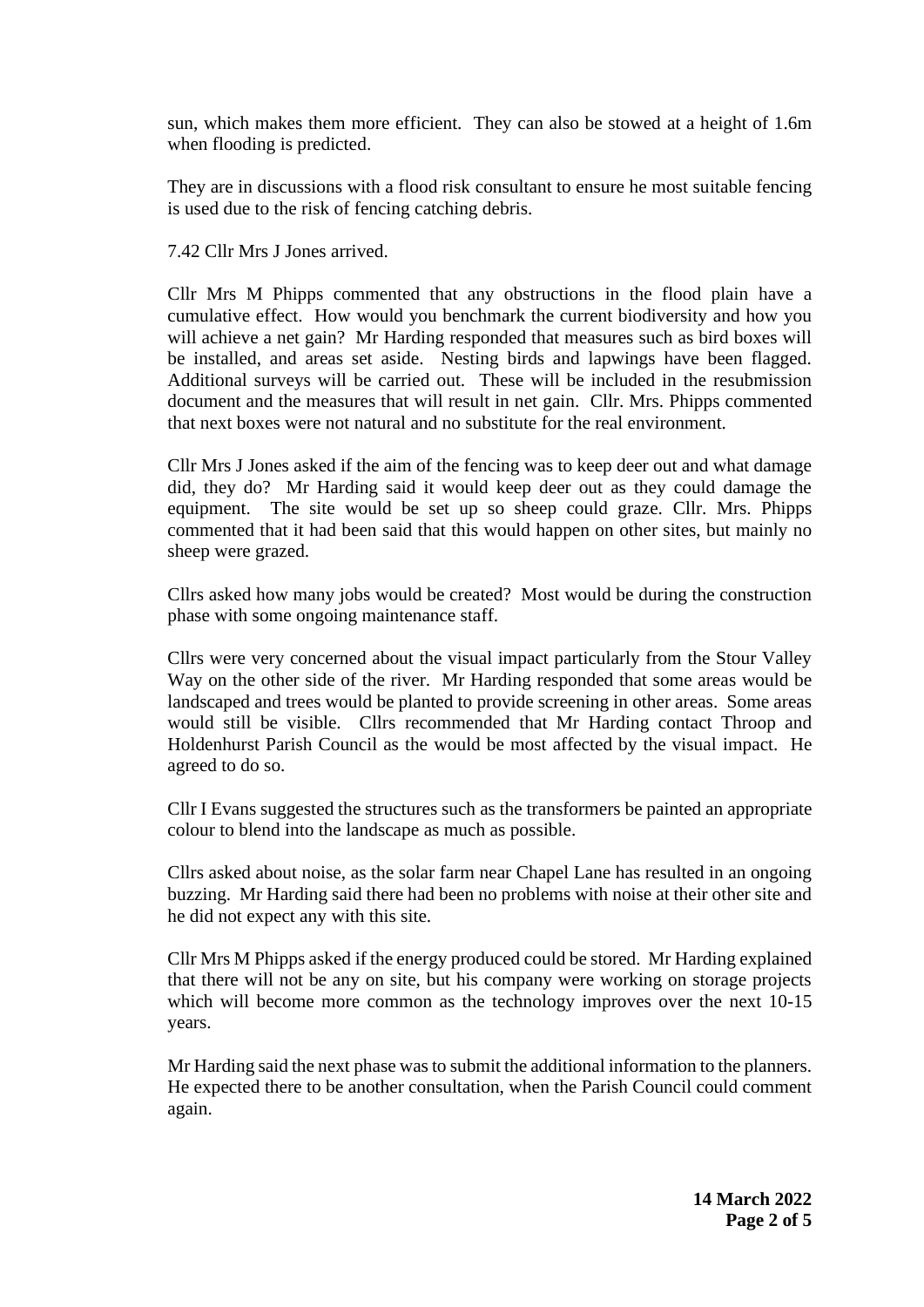Cllr Mrs M Phipps explained that the Parish Community fund had received a financial contribution from other solar farms in the parish. Mr Harding said he would look into it as they wanted to work with the local community.

Cllr Mrs M Phipps thanked Mr Harding very much for coming back to give Cllrs an update and to answer their questions.

## **33/22 GENERAL PARISH MATTERS.**

**a) Open Spaces: Town Common/Sopley Common/Ramsdown, Hurn Forest:** Cllr Mrs M Phipps reported that the GM Collective had contacted her to inform her their music event in the field next to the Airport had been postponed.

Cllr Mrs J Jones commented that the wooden posts by the boulders into Hurn Forest car park had been removed. One of the boulders budges into the gap and cars are catching it. Mrs M Phipps agreed to ask the Forestry Commission to replace the wooden posts. **Leave on Agenda for May meeting.** 

## **b) Gravel Extraction**

Cllr H Greenman reported that the settlement ponds required by the planning permission for the Hurn Court quarry are now operational with gravity fed pipework. As a result, there is less sediment in the water exiting the site, but still some sediment from time to time. Planning enforcement is monitoring the situation.

Cllr M Cranham agreed to arrange a site visit before the next meeting. Cllrs reported that test bore holes have been completed in the Events field off Parley Lane and other local sites at the end of Pussex Lane. **Leave on Agenda for May meeting.**

## **Roads**

Cllr Mrs H Balkaya Shore reported oversize vehicles using the Avon Causeway to the police. Cllr M Cranham reported that the bollards on the footpath between Moors Close and Greywell had been pushed over and a car was driving along the path to avoid Matchams Lane. Cllr Mrs M Phipps agreed to report the problem to BCP Council highways department. **Leave on Agenda for May meeting.** 

## **c) Playground**

The annual inspection has been completed and some issues identified. Cllr M Cranham had oiled the gates and adjusted their closing time. He will cut the undergrowth back. The bark chippings need to be topped up. It was agreed the Clerk would check when the Parish Council last received funding from the Airport Community fund and get an application form to request a grant to help with the cost of the chippings. **Leave on Agenda for May meeting.** 

## **d) Neighbourhood Plan**

Cllr Mrs M Phipps updated Cllrs. The consultation has now finished. 44 responses have been received. Two drop-in sessions were held. The consultant, Jo Witherden will collate the responses before a steering Group meeting is held. A large amount of work has gone into preparing the draft plan and carrying out the consultation, thank you to everyone. **Leave on Agenda May meeting.**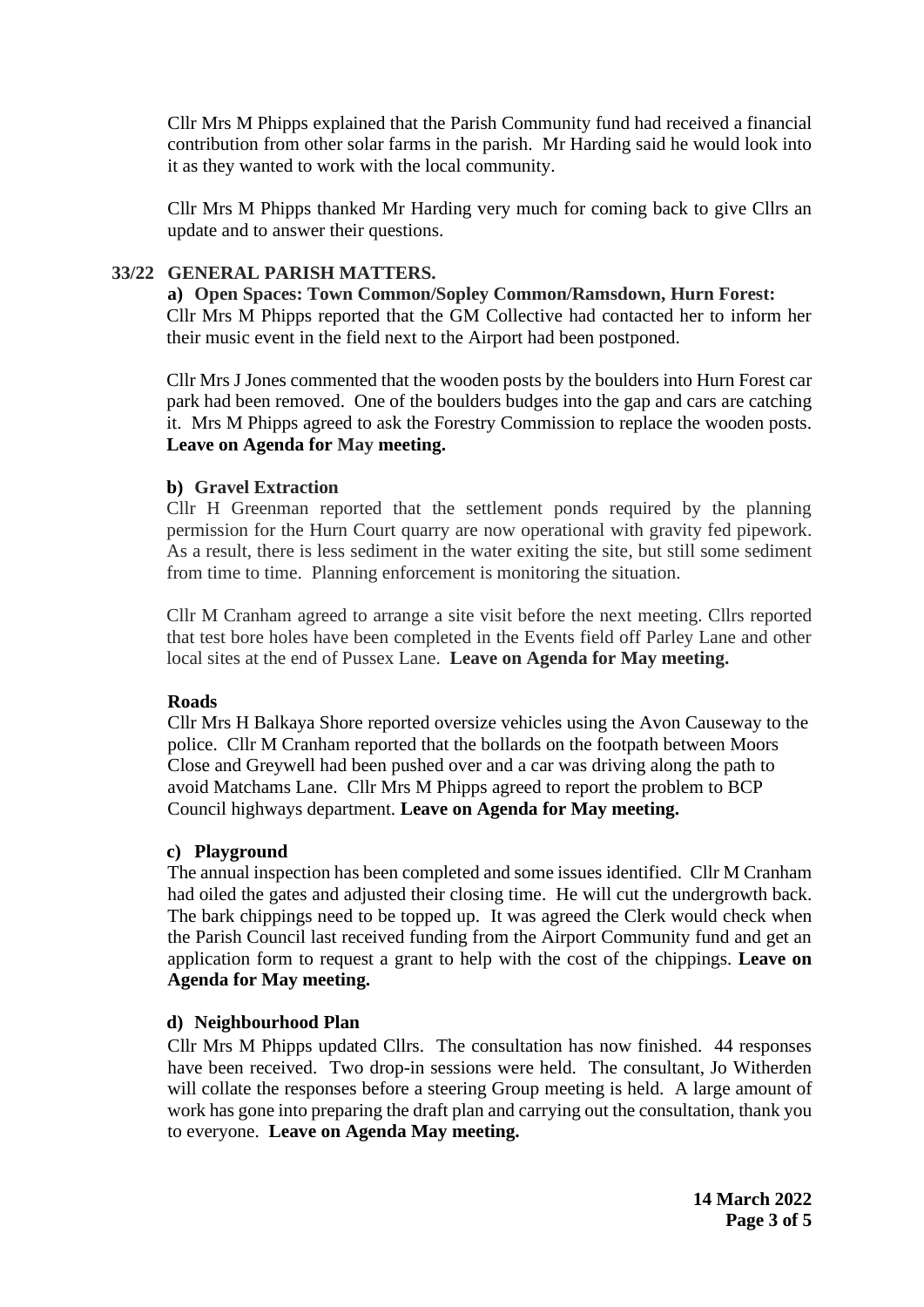# **e) BCP Local Plan Issues & Options**

Cllr Mrs M Phipps reported that most Residents had found they could not respond to the BCP consultation online as it was so difficult to use. Christchurch Independent Cllrs had held drop-in sessions to assist Residents which were well attended. The deadline to respond has been extended to  $25<sup>th</sup>$  March. Statements will be accepted. Hurn Parish Council will submit a statement.

Cllrs discussed and agreed the Hurn Parish Council response. This included emphasising how difficult it was to respond. Engagement with residents will not be successful when it is so difficult to respond.

The response to the consultation will be submitted. **Remove from the Agenda.** 

# **f) Future Places**

Cllr H Greenman agreed to prepare a draft response to the questionnaire. James Croker will make a presentation about Future Places at the Annual Assembly. **Remove from the Agenda**

## **g) BCP Heritage list**

Heritage sites in Hurn were discussed. It was agreed that the wartime building on Ramsdown, Hurn Bridge and the Firgrove Barrows would be recommended to be added to the list. **Leave on Agenda May meeting.**

## **h) Hurn Bridge Sports Club Lease**

Phil Old is trying to obtain an extension to the lease on the Sports Club. Cllrs agreed to support this extension as the Club is an important local facility. **Leave on Agenda May meeting.**

# **34/22 PUBLIC PARTICIPATION**

The meeting closed at 9.24 pm. Mark Harding asked if the village had any electric charge points. Cllrs responded that it didn't and the best place for one to be installed would be Hurn Bridge Sports Club. Mr Harding explained that the Chairman of Enviromena was also the involved with another company which supplied rapid charge points.

The meeting reopened at 9.26 pm.

# **35/22 CORRESPONDENCE**

The Clerk presented the list of correspondence.

# **36/22 COMMITTEE REPORTS**

Cllr Mrs J Jones reported on the Airport Consultative meeting she attended. Eligibility for the Airport Community fund will be changing to cover the area affected by the airport's activity.

Cllr I Evans explained he will be attending the single point of contact meeting next week. He will raise the issue of the Police attending meetings and the need for them to